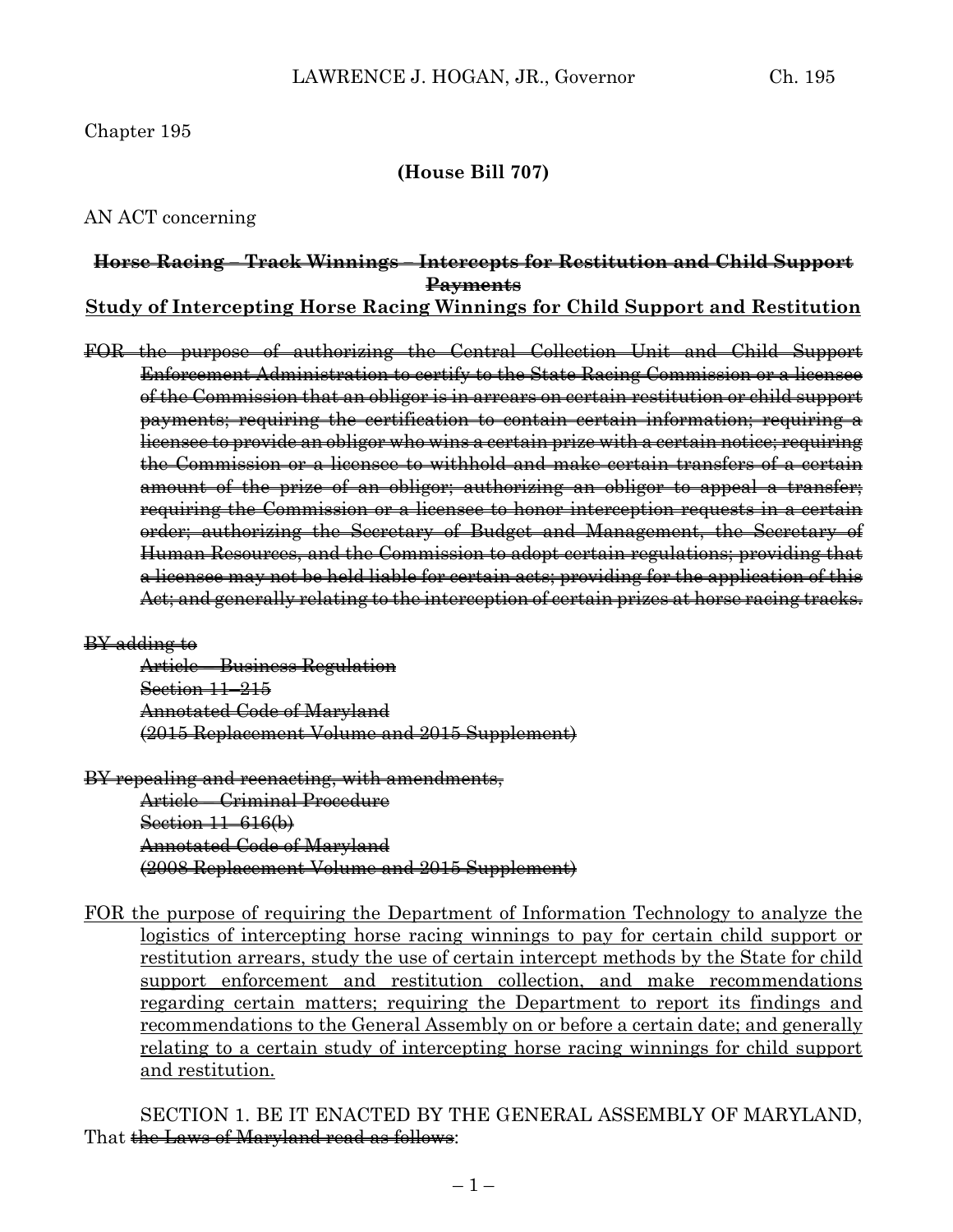## **Article – Business Regulation**

**11–215.**

**(A) IN THIS SECTION, "ADMINISTRATION" MEANS THE CHILD SUPPORT ENFORCEMENT ADMINISTRATION OF THE DEPARTMENT OF HUMAN RESOURCES.**

**(B) THE ADMINISTRATION MAY CERTIFY TO THE COMMISSION OR A LICENSEE THE NAME OF ANY OBLIGOR WHO IS IN ARREARS ON CHILD SUPPORT PAYMENTS IN THE AMOUNT OF \$150 OR MORE IF:**

**(1) THE ADMINISTRATION HAS ACCEPTED AN ASSIGNMENT OF SUPPORT UNDER § 5–312(B)(2) OF THE HUMAN SERVICES ARTICLE; OR**

**(2) THE RECIPIENT OF SUPPORT PAYMENTS HAS FILED AN APPLICATION FOR SUPPORT ENFORCEMENT SERVICES WITH THE ADMINISTRATION.**

**(C) THE CERTIFICATION OF ARREARAGE ON RESTITUTION PAYMENTS UNDER § 11–616 OF THE CRIMINAL PROCEDURE ARTICLE OR CHILD SUPPORT PAYMENTS UNDER SUBSECTION (B) OF THIS SECTION SHALL CONTAIN:**

**(1) THE FULL NAME OF THE OBLIGOR AND ANY OTHER NAME KNOWN TO BE USED BY THE OBLIGOR;**

**(2) THE SOCIAL SECURITY NUMBER OF THE OBLIGOR; AND**

**(3) THE AMOUNT OF THE ARREARAGE.**

**(D) IF AN OBLIGOR WHO IS OVERDUE IN RESTITUTION OR CHILD SUPPORT PAYMENTS WINS A PRIZE AT A TRACK REQUIRING THE ISSUANCE OF INTERNAL REVENUE SERVICE FORM W–2G OR A SUBSTANTIALLY EQUIVALENT FORM BY A LICENSEE, THE LICENSEE SHALL SEND A NOTICE TO THE OBLIGOR THAT:**

**(1) THE OBLIGOR HAS WON A PRIZE TO BE PAID BY CASH OR CHECK DIRECTLY BY THE LICENSEE;**

**(2) THE COMMISSION HAS RECEIVED NOTICE FROM THE CENTRAL COLLECTION UNIT OR ADMINISTRATION OF THE OBLIGOR'S ARREARAGE IN THE AMOUNT SPECIFIED;**

**(3) STATE LAW REQUIRES THE LICENSEE TO WITHHOLD THE PRIZE AND PAY IT TOWARDS THE OBLIGOR'S ARREARAGE;**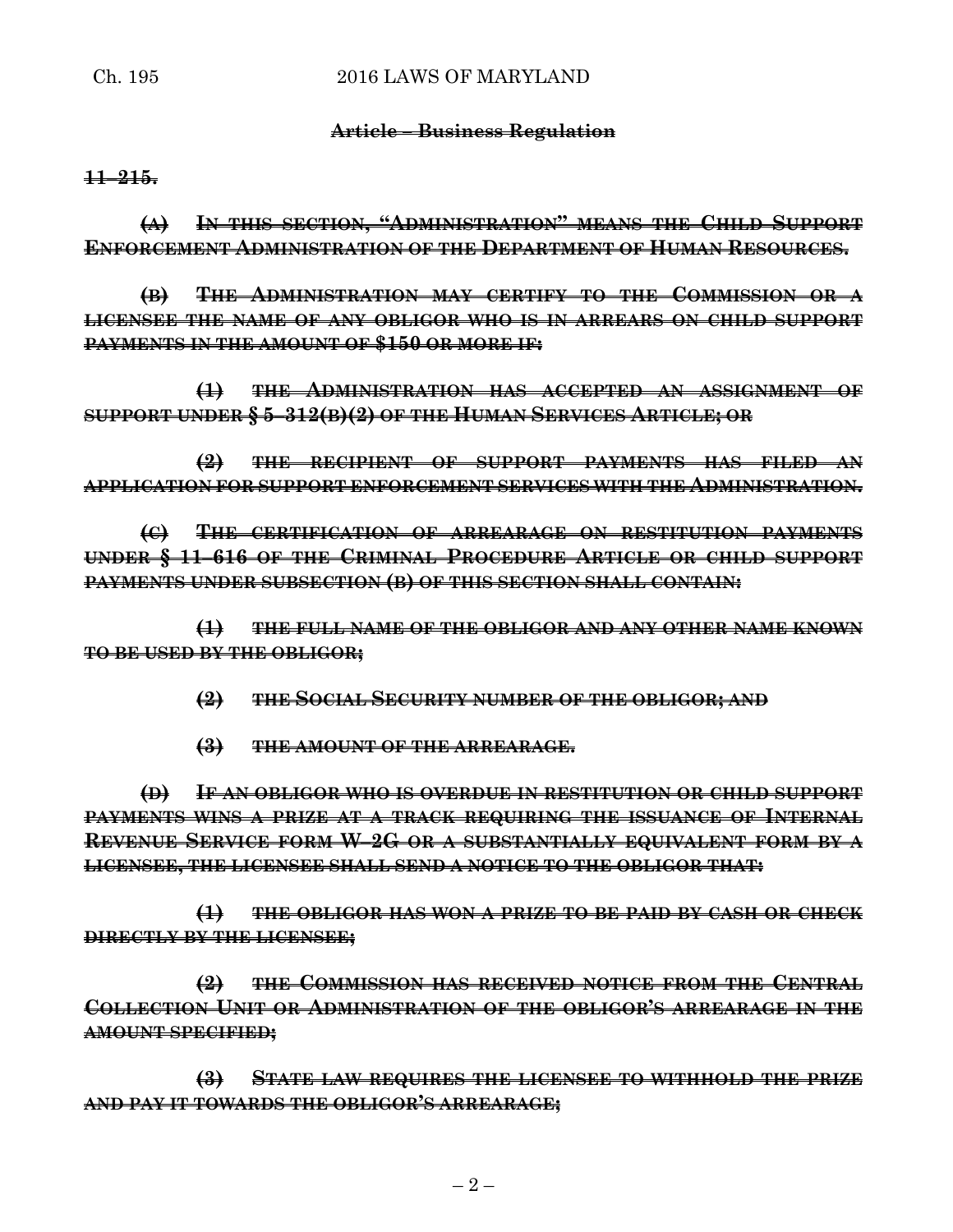**(4) THE OBLIGOR HAS 15 DAYS TO APPEAL TO THE CENTRAL COLLECTION UNIT OR ADMINISTRATION IF THE OBLIGOR DISPUTES THE EXISTENCE OR THE AMOUNT OF THE ARREARAGE; AND**

**(5) ON INTERCEPTION OF THE PRIZE, THE LICENSEE WILL TRANSFER THE PRIZE OR THE PART OF THE PRIZE THAT EQUALS THE ARREARAGE TO THE CENTRAL COLLECTION UNIT OR ADMINISTRATION.**

**(E) THE COMMISSION OR THE LICENSEE SHALL:**

**(1) WITHHOLD AND TRANSFER ALL OR PART OF THE PRIZE UP TO THE AMOUNT OF THE ARREARAGE TO THE CENTRAL COLLECTION UNIT OR ADMINISTRATION; AND**

**(2) PAY THE EXCESS TO THE OBLIGOR.**

**(F) (1) ON RECEIPT OF A NOTICE FROM THE COMMISSION OR A LICENSEE, AN OBLIGOR WHO DISPUTES THE EXISTENCE OR AMOUNT OF THE ARREARAGE MAY APPEAL THE TRANSFER.**

**(2) IF THE OBLIGOR APPEALS THE TRANSFER, AFTER A HEARING BEFORE THE CENTRAL COLLECTION UNIT OR ADMINISTRATION, THE WITHHELD PRIZE SHALL BE:**

**(I) PAID TO THE OBLIGOR;**

**(II) RETAINED BY THE CENTRAL COLLECTION UNIT OR ADMINISTRATION; OR**

**(III) PARTLY PAID TO THE OBLIGOR AND PARTLY RETAINED BY THE CENTRAL COLLECTION UNIT OR ADMINISTRATION.**

**(3) IF NO APPEAL IS FILED WITHIN 15 DAYS, THE CENTRAL COLLECTION UNIT OR ADMINISTRATION MAY RETAIN THE WITHHELD PRIZE.**

**(G) THE COMMISSION OR LICENSEE SHALL HONOR PRIZE INTERCEPTION REQUESTS UNDER THIS SECTION IN THE FOLLOWING ORDER:**

**(1) AN INTERCEPTION REQUEST FROM THE ADMINISTRATION; AND**

**(2) AN INTERCEPTION REQUEST FROM THE CENTRAL COLLECTION UNIT.**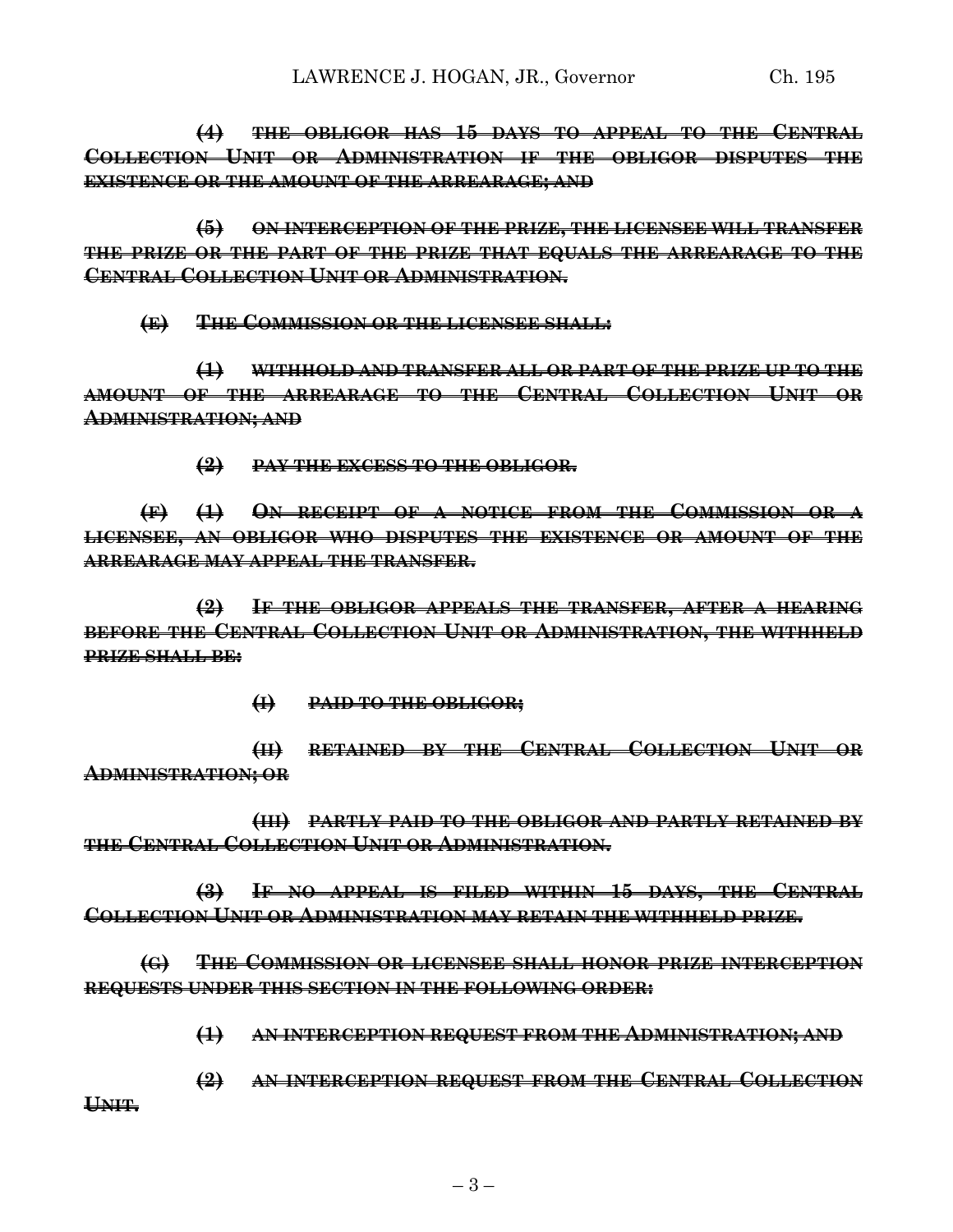# **(H) THE SECRETARY OF BUDGET AND MANAGEMENT, THE SECRETARY OF HUMAN RESOURCES, AND THE COMMISSION MAY JOINTLY ADOPT REGULATIONS TO CARRY OUT THIS SECTION.**

**(I) A LICENSEE MAY NOT BE HELD LIABLE FOR AN ACT OR OMISSION TAKEN IN GOOD FAITH TO COMPLY SUBSTANTIALLY WITH THE REQUIREMENTS OF THIS SECTION.**

## **Article – Criminal Procedure**

11–616.

(b) Subject to subsection (c) of this section, the Central Collection Unit may:

(1) collect overdue restitution in accordance with Title 3, Subtitle 3 of the State Finance and Procurement Article; and

 $\left( 2 \right)$  eertify a restitution obligor who is in arrears on restitution payments exceeding \$30 under the judgment of restitution to:

 $\leftrightarrow$  the Comptroller for income tax refund interception in accordance with Title 13, Subtitle 9, Part III of the Tax – General Article; **[**and**]**

(ii) the State Lottery and Gaming Control Agency for State lottery prize and video lottery facility prize payout interception in accordance with § 11–618 of this subtitle**; AND**

**(III) THE STATE RACING COMMISSION OR A LICENSEE OF THE STATE RACING COMMISSION FOR PRIZE PAYOUT INTERCEPTION IN ACCORDANCE WITH § 11–215 OF THE BUSINESS REGULATION ARTICLE**.

SECTION 2. AND BE IT FURTHER ENACTED, That this Act does not apply to a prize won at a track on or before June 1, 2017.

(a) The Department of Information Technology shall:

(1) analyze the logistics of intercepting horse racing winnings to pay for the child support or restitution arrears of the winner as proposed by Senate Bill 372 (First Reading File Bill) and House Bill 707 (First Reading File Bill) of 2016 to include account wagering entities;

(2) study the effectiveness of the current interfaces used by the State for child support enforcement and restitution collection for income tax intercepts, lottery intercepts, video lottery intercepts, State vendor payments intercepts, and other means of